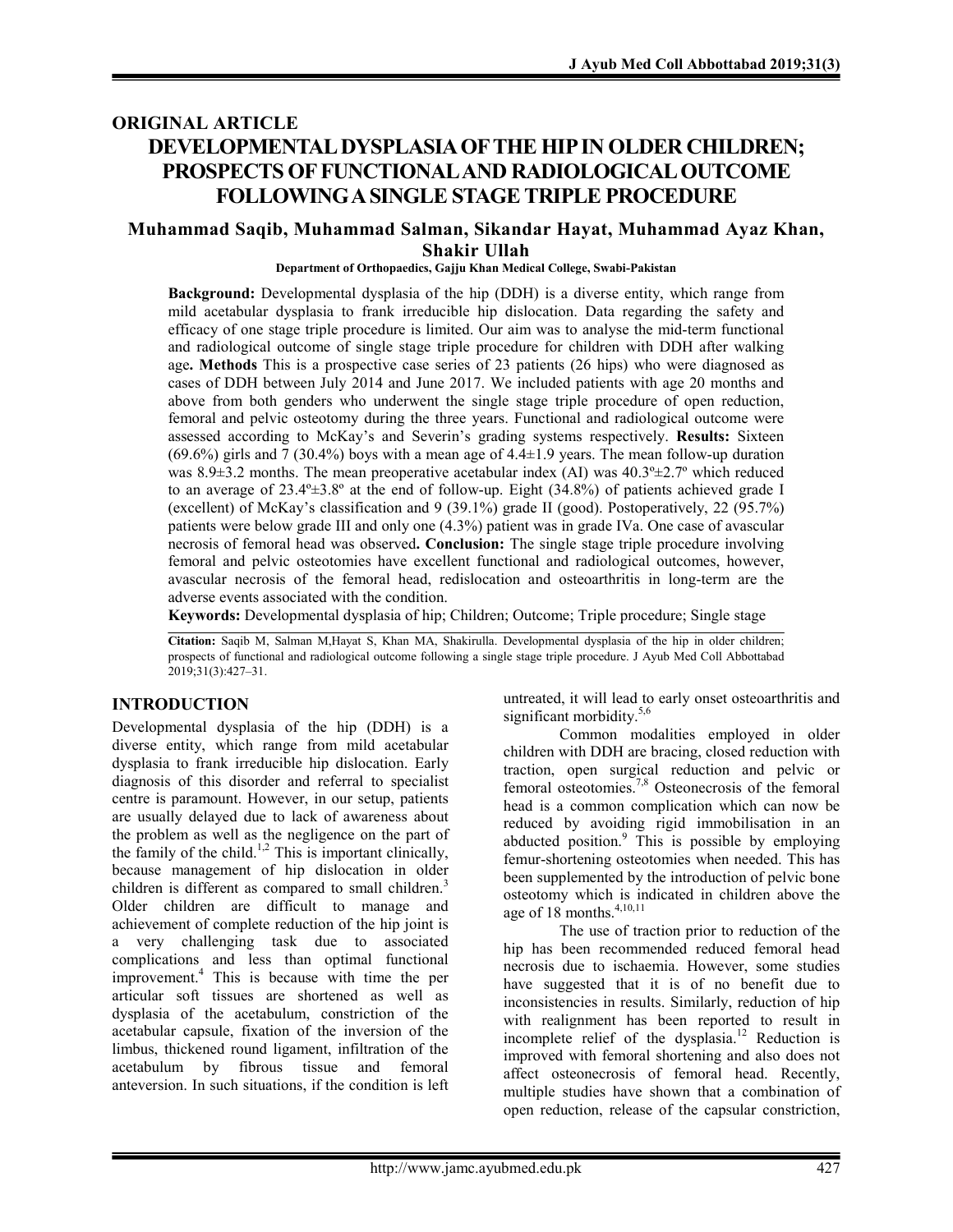femoral shortening and pelvic osteotomies all can be done in a single stage and is associated with improved outcome.<sup>13,14</sup>

Though this single stage triple procedure is a challenging procedure as compared to stage wise reduction. However, better outcomes for a single stage procedure may save the patient from repeat surgery as well as higher functional capacity. We, undertook this study to analyse functional and radiological improvement of this procedure in children above 3 years of age.

# **MATERIAL AND METHODS**

This is retrospective analysis of prospectively collected data, between July 2014 to June 2017 at the department of Orthopaedics, Khyber Teaching Hospital (KTH), Peshawar. The study was approved by the institutional review board. All patients/guardians provided informed consent for any invasive procedure. We included patients from both genders with an age range of 3–10 years with congenital dislocation of the hip joint, who underwent a triple procedure involving open reduction, femoral shortening derotation and Salter's osteotomy in a single stage. We excluded patients with neuromuscular disorders, syndromic major anomalies, recurrent DDH cases and those cases who were managed conservatively.

Data was collected about patient demographics, laterality, preoperative gait and range of motion. Radiological data was collected about the degree of derotation required, presence or absence of osteoarthritis, redislocation and osteonecrosis as well as any postoperative complications such as wound infection, seroma formation, and transfusion requirement. Functional recovery was determined using the McKay's grading<sup>15</sup> at 3-monthly interval during the first year and 6 monthly thereafter, while radiological recovery was graded by utilising the Severin's classification<sup>16</sup> at similar intervals.

We used the anterior approach of Smith-Petersen using the bikini incision. Hip joint exposure was performed by dissection of muscles from the iliac crest. The iliopsoas muscle was released with excision of the pulvinar leading to surgical release of the ligamentum teres. The transverse acetabular ligament was incised and traction was applied to the lower limb in order to quantify the amount of muscle contractures around the joint. In case if there were strong contractures, it was usually difficult to reduce the joint.

We followed the Salter<sup>17</sup> osteotomy technique for the pelvic region and femoral osteotomy and shortening was performed using the Predrag Klisix<sup>18</sup> technique. This was achieved using a lateral approach where femoral proximal end was

approached by careful subperiosteal dissection. Once this region was exposed, a transverse osteotomy at the lesser trochanteric region was performed. The degree of femoral overlap was assessed in order to guide the degree of femoral osteotomy that was required. This osteotomy was fixed with a small plate. In most cases, a shortening of about 1–2 cm was required for the final femoral head reduction keeping a minimal strain on soft tissues.

The derotational osteotomy was guided by the amount of femoral anteversion. If anteversion was more than 60º, derotation was performed. It was achieved during the femoral osteotomy by keeping the proximal segment in full internal rotation and external rotation of the distal femoral segment, so that the patella was directed anteriorly. At this point the fixation plate was applied.

The acetabular assessment involved the extent of coverage of the femoral head, in order to decide whether a pelvic osteotomy was required. We performed a Salter osteotomy using a gigli saw. This involves removal of a bone wedge at the anterior aspect of the iliac crest. This pelvic osteotomy enables movement of the two segments of the innominate bone to move over each other and is moved in anterolateral direction. The bone wedge was inserted at the site of osteotomy and fixed using K-wires.

Complete reduction of the hip joint was confirmed in abduction and extension and capsule was closed tightly. Immobilisation of the hip was achieved using hip spica in mild flexion (30º) and abduction (45º) for 6–8 weeks. Similarly, the K-wires used in osteotomy fixation were removed at 6–8 weeks. Weight bearing was gradually allowed at 8– 10 weeks duration, initially with crutches and later without it.

The initial follow-up was at 2 weeks for two times and at 3 monthly intervals thereafter for one year. In our practice the loss to follow-up is very high due to various factors such as poverty, improper access to hospitals, incomplete electronic communication availability in peripheral areas and overall lack of education. Patients usually consider their first surgery as curative and they think that there is a need for follow-up in case a problem arrives. However, we tried our best to follow-up the patients as long as possible. Initially our aim was to complete a follow-up of at least three years, but majority of patients were lost to follow-up during the initial year. This limits our ability to follow-up the patients for longer term outcomes, especially the rates of osteoarthritis development and the onset and progression of avascular necrosis (AVN). This is the reason we have not included these parameters in our follow-up data.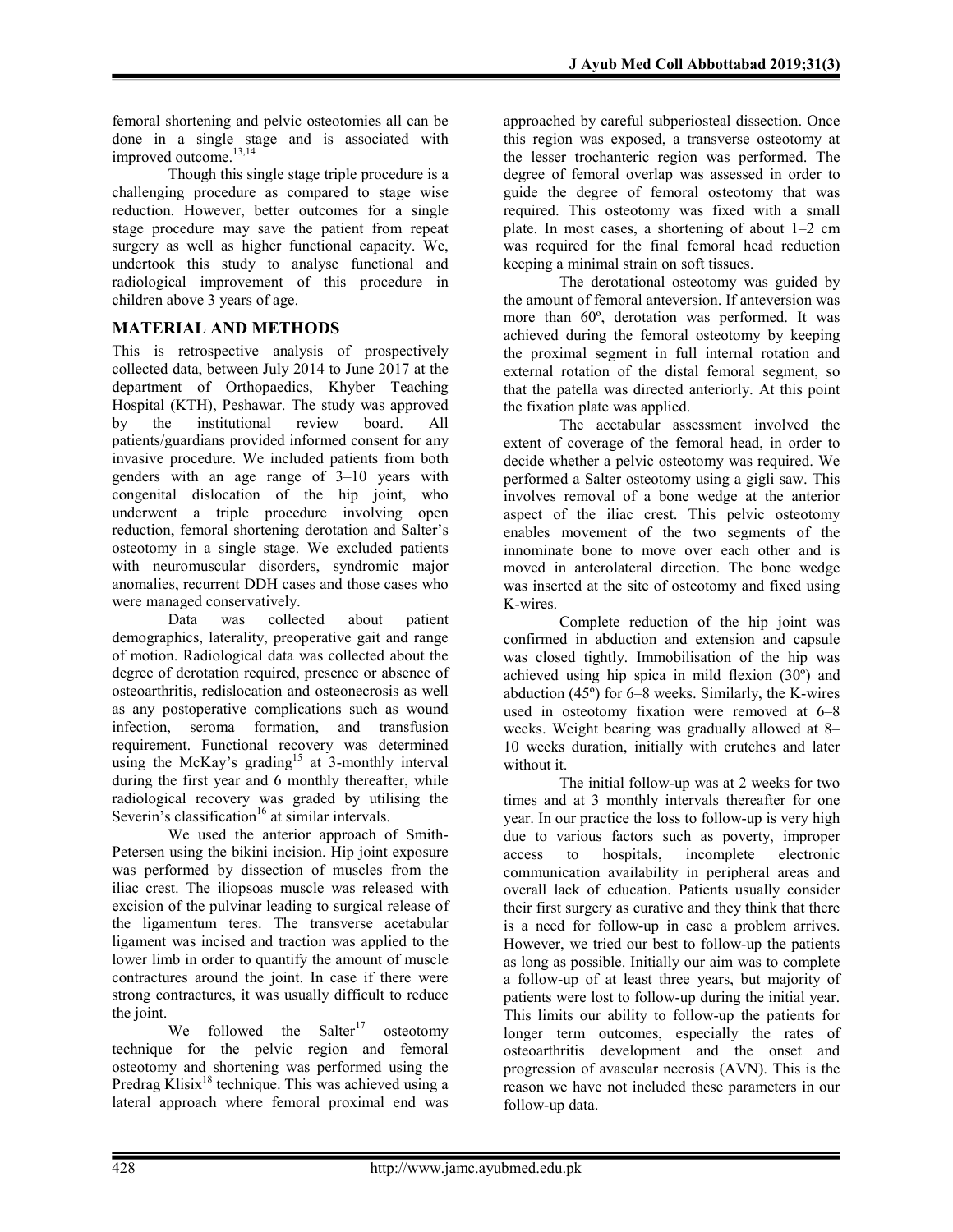All of the data was entered and analysed using SPSS version 25.0. Outcome was staged according to the McKay's grading and is presented according to these classes. The statistical significance was kept at  $\leq 0.05$ .

### **RESULTS**

We operated 16  $(69.6\%)$  girls and 7  $(30.4\%)$  boys with a mean age of 53.9±23.7 months. The minimum age was 20 months and maximum was 8.1 years. 7 (30.4%) patients presented with right side involvement and 13 (56.5%) with left side while three patients presented with bilateral dysplasia (6 hips), which makes a total of 26 hips. The mean follow-up duration was 8.9±3.2 months with 95% of patients lost to follow-up during the initial year after surgery. Earlier the average shortening of the affected limb was 1.5 cm which improved to less than 1 cm (mean 0.8 cm) at the last follow-up. The mean preoperative acetabular index (AI) was  $40.3^{\circ} \pm 2.7^{\circ}$  which reduced to an average of 23.4º±3.8º at the end of follow-up. Preoperative, more than half  $(n=13,$ 56.5%) patients were in grade I and II of the Tonnis grading for hip dislocation while the rest were in grade III and IV. We observed 8 (34.8%) of patients who achieved grade I (excellent) of McKay's classification, 9 (39.1%) in grade II (good), 4 (17.4%) in grade III (fair) and 2 (8.7%) in grade IV (poor). Table-1 The preoperative Severin's grading included 13  $(50.0\%)$  hips in grade V, 8  $(30.7\%)$  in

grade IV and 5 (19.2%) in grade III. Postoperatively, 22 (95.7%) patients were below grade III and only one (4.3%) patient was in grade IVa. This one case of poor prognosis developed during the initial 7 months. Table-2

In this study, 15 (65.2%) patients had normal gait, 4 (17.4%) had a short-legged gait and 4 (17.4%) had mild Trendelenburg gait. There was no case of significant limb length discrepancy. Only one patient had a redislocation of the hip after removal of the spica cast. This patient was initially managed conservatively; however, eventually a re-exploration and open reduction was done. Eventually this patient was diagnosed as having progressive AVN of the femoral head and 6.5 months of follow-up.

**Table-1: McKay's functional grade distribution across the study sample**

| across the stuur sample |           |         |  |  |  |  |
|-------------------------|-----------|---------|--|--|--|--|
| McKay's grade           |           |         |  |  |  |  |
|                         | Frequency | Percent |  |  |  |  |
| I Excellent)            |           | 34.8    |  |  |  |  |
| II (Good)               |           | 39.1    |  |  |  |  |
| III (Fair)              |           | 17.4    |  |  |  |  |
| IV (Poor)               |           |         |  |  |  |  |

**Table-2: Severin's Radiological grading across the study population**

|     | <b>Frequency</b> | Percent |
|-----|------------------|---------|
| la  |                  | 39.1    |
|     |                  | 26.1    |
| Пa  |                  | 7.4     |
| IIb |                  |         |
|     |                  |         |
| Va  |                  |         |

| TRANIA AL CANINI ANANIALE NON REAL A LA LIALE A NANIA LAMANI ARANIANA IN |                       |                                    |                                      |                             |                              |                               |                               |                                        |                         |  |  |
|--------------------------------------------------------------------------|-----------------------|------------------------------------|--------------------------------------|-----------------------------|------------------------------|-------------------------------|-------------------------------|----------------------------------------|-------------------------|--|--|
| Parameter                                                                |                       | <b>Ning</b><br><i>et al</i> (2014) | <b>Bhuyan</b><br><i>et al</i> (2012) | Umer<br><i>et al</i> (2007) | Dogan<br><i>et al</i> (2005) | Forlin<br><i>et al</i> (2006) | Ganger<br><i>et al</i> (2005) | <b>Abdullah</b><br><i>et al</i> (2012) | <b>Present</b><br>study |  |  |
| Tonnis                                                                   | Grade I & II          | 45.7%                              | 59.9%                                | 62%                         |                              |                               | 33.3%                         |                                        | 56.5%                   |  |  |
|                                                                          | Grade III & IV        | 54.2%                              | 40%                                  | 38%                         |                              |                               | 66.7%                         |                                        | 43.5%                   |  |  |
|                                                                          | McKay's Grade I & II  | 79.4%                              | 89.9%                                | 86.2%                       |                              | 79.5%                         | 79.6%                         | 88%                                    | 73.9%                   |  |  |
|                                                                          | Grade III & IV        | 15.3%                              | 11.1%                                | 13.8%                       |                              | 20.5%                         | 20.4%                         | 12%                                    | 26.7%                   |  |  |
|                                                                          | Severin's Grade I. II | 84.7%                              | 83.3%                                | 65.5%                       | 89.5%                        | 70%                           | 80%                           | 88%                                    | 87%                     |  |  |
|                                                                          | Grade III, IV, V, VI  | 15.3%                              | 16.7%                                | 34.5%                       | 10.5%                        | 30%                           | 20%                           | 12%                                    | 13%                     |  |  |
| <b>AVN</b>                                                               |                       | 27.4%                              | 3.3%                                 | 3.4%                        | 13.7%                        | 22.7%                         |                               | 2.3%                                   | 3.8%                    |  |  |

**Table-3: Comprehensive literature review of some recent publications**

# **DISCUSSION**

Concentric reduction of the hip joint is the primary goal of the surgery for DDH. As described earlier, lack of health facilities in far-flung areas and an overall lack of expertise in the primary care setting about the diagnosis of DDH are the frequent reasons for late presentation in our country.<sup>19,20</sup> This lead to increasing deformity, gait problems, hip joint degenerative changes, muscle contractures degenerative changes, muscle contractures development and significant pain in walking for the young child. Moreover, DDH is amenable to traction and closed reduction in younger infants.<sup>21</sup> Once a child starts walking, the hip joint and the soft tissues around it starts moulding to the stresses imposed leading to contractures, AVN of the femoral head and osteoarthritis. Older children frequently need surgical reduction and reformation of the distorted acetabulum in order to restore normal gait and joint stability.<sup>22,23</sup>

The triple procedure as discussed above is an extensive procedure and undertaking it in one stage has the advantage of saving the patient from repeated staged procedures.<sup>4</sup> It is the treatment of choice in late diagnosed DDH. This procedure involves femoral shortening which is the basic step in reducing pressure on the femoral head. During the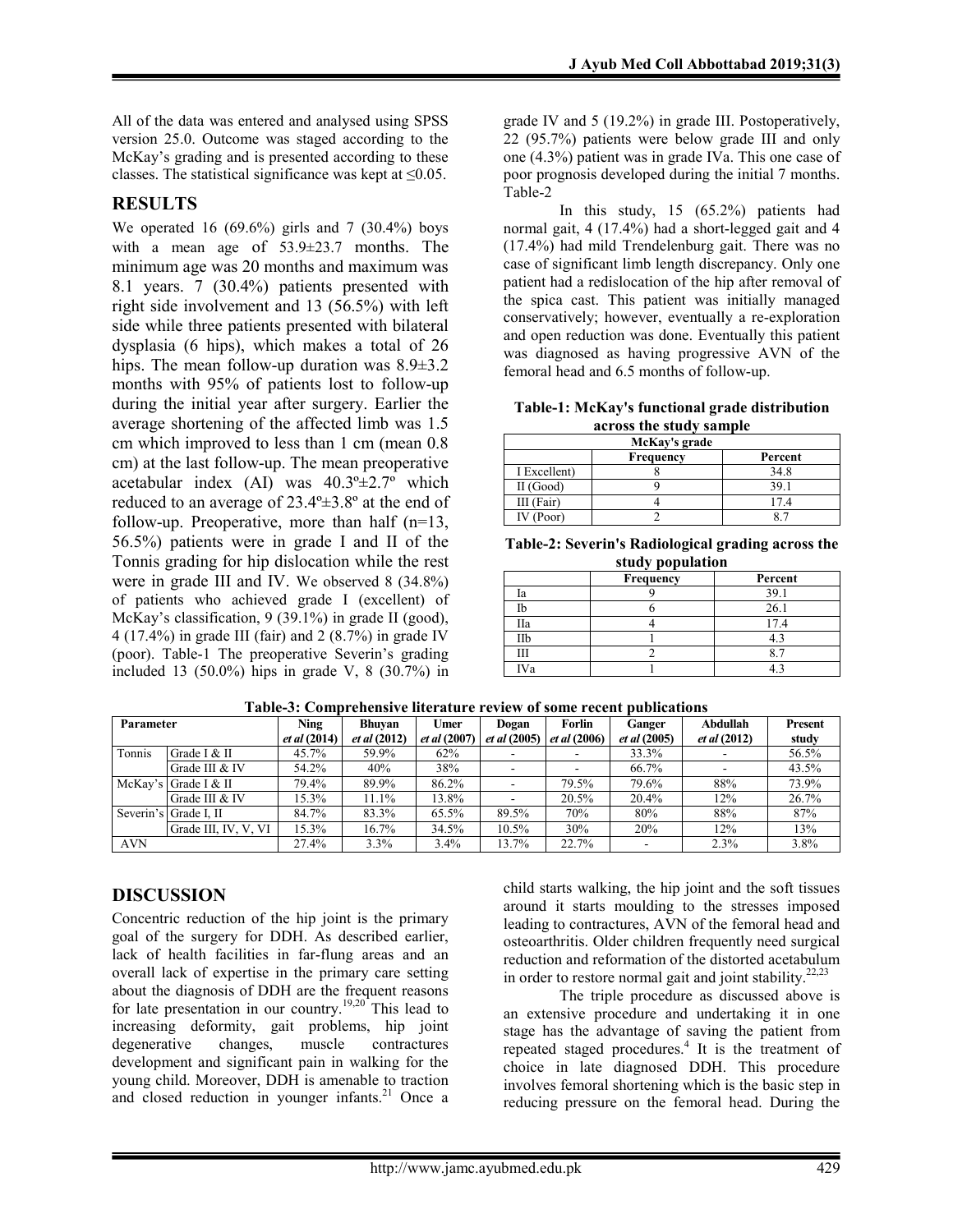last decade, several studies have reported the success of this single stage triple procedure. We undertook the study to analyse the outcome of our patients. We undertook the pelvic osteotomy as described by Salter. This pelvic osteotomy decision was undertaken with the patient age, dislocation grade (Tonnis) and the preoperative acetabular index.<sup>11,24,25</sup>

The studies reporting about these procedures have shown a satisfactory functional outcome and good radiological grades especially in children above three years. Dogan and colleagues<sup>26</sup> have reported a good functional and radiological grade in 89.5% of patients in a sample of 22 patients. Similarly, Forlin and co-workers<sup>27</sup> have reported on 20 children above the age of 4 years with 70% good to excellent McKay and Severin's grade. However, they reported that a patient above the age of 7 years is more likely to

#### *Table-3*

Longer follow-up studies have shown AVN of the femoral head as the major complication of the disorder itself with an increased rate after surgical reduction. Ning *et al*<sup>30</sup> has reported an overall  $27\%$ poor outcome. They have suggested, however, that optimal femoral shortening and good postoperative position of the hip joint in spica case may avoid AVN. In a multiple logistic regression analysis, Ning  $et \t a^{30}$  have shown that age and preoperative Tonnis grade is a predictor of postoperative AVN and poor functional outcome. They have shown that younger patients, especially those between 3–6 years of age have good overall functional and radiological outcome and that as the age of the patient increases, outcome worsens. This shows the importance of earlier diagnosis and treatment of DDH. However, controversy still exist as to which age group is best for this single stage triple procedure.<sup>4,9</sup>

Another common complication is redislocation and residual dysplasia. Their incidence is reported in the range of  $0-8\%$ .<sup>19</sup> The risk factors for redislocation include incomplete release of the joint from the outward and upward pull by the iliopsoas and other abductors, bilateral joints involvement, abnormal head position, anteversion and incomplete pelvic bones osteotomy. We observed redislocation is two (8.7%) patients which is near the reported range of incidence of this complication. However, as reported by Ning and co-workers, we did not find an association between preoperative Tonnis grade and postoperative redislocation.

The major limitation of our study was a higher rate of loss to follow-up. The other limitations included smaller sample size and single centre experience. A randomised, multicentre trial with

experience poor outcome. Another study from Pakistan by Umer and colleagues<sup>28</sup> showed the results of 23 patients with 86% of cases in good or excellent grade. Ganger and co-workers $12$  have reported a good and excellent rate of 80% in a 3.5 years mean followup. Abdullah and colleagues<sup>29</sup> have reported a good and excellent outcome in 88% patients. As stated above, 74% of our patients had good and excellent functional outcome while 87% had good or excellent radiological outcome. In a larger study of 864 hips by Ning *et al*<sup>30</sup>, there was 80% good or excellent outcome during an average of 6.2 years follow-up. This shows that our results with respect to functional and radiological outcome are in agreement with the above cited studies and that this single stage triple procedure with pelvic osteotomy do confer benefit to DDH patients.

longer follow-up may be the answer to most of the limitations of our study.

### **CONCLUSIONS**

Developmental dysplasia of the hip is a common idiopathic disorder affecting young children and it significantly affect the quality of life of patients in their adult lives. The single stage triple procedure involving femoral and pelvic osteotomies have excellent functional and radiological outcomes, however, avascular necrosis of the femoral head, redislocation and osteoarthritis in long-term are the adverse events associated with the condition. It is pertinent to recommend this procedure in children older than 3 years of age with late diagnosed developmental dysplasia of the hip.

# **AUTHORS' CONTRIBUTION**

MS: Data collection. SH: Literature search. MS: SPSS and data analysis. MAK: Proof reading. SU: Write up.

#### **REFERENCES**

- 1. Shaw BA, Segal LS. Evaluation and referral for developmental dysplasia of the hip in infants. Pediatrics 2016;138(6):e20163107.
- Shorter D, Hong T, Osborn DA. Screening programmes for developmental dysplasia of the hip in newborn infants. Cochrane Database Syst Rev 2011(9):CD004595.
- 3. Shorter D, Hong T, Osborn DA. Cochrane Review: Screening programmes for developmental dysplasia of the hip in newborn infants. Evid Based Child Health 2013;8(1):11–54.
- 4. Kotlarsky P, Haber R, Bialik V, Eidelman M. Developmental dysplasia of the hip: What has changed in the last 20 years? World J Orthop 2015;6(11):886–901.
- 5. Souza B, de Melo TE, Resende TM, da Silva RCR, Cruz SA, de Oliveira VM. Developmental dysplasia of the hip: Do the responsible for screening know what to do? Acta Ortop Bras 2016;24(6):312–7.